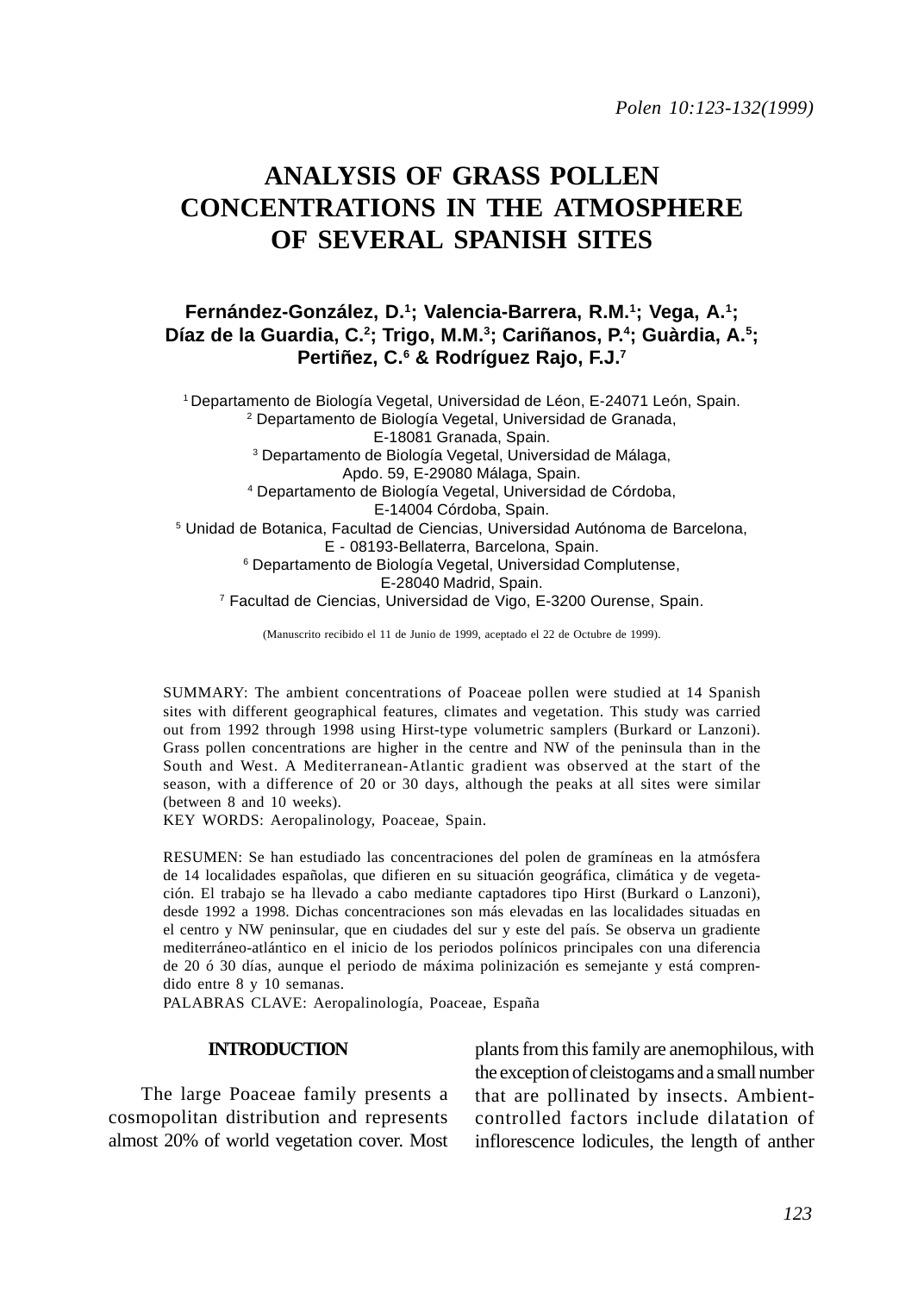filament extension and pollen emission, and pollen grains are not dispersed until the wind shakes or curves the inflorescence. Furthermore, the increase in temperature, the critical photoperiod, and low relative humidity coincide with high grass pollen levels in the atmosphere.

In Spain, the Poaceae grow in different habitats, depending on the taxon. Thus, *Dactylis glomerata, Alopecurus* sp., *Holcus lanatus*, *Elymus repens*, *Anthoxantum odoratum*, *Poa triviales*, *Phleum pratense*, etc. are usually found in meadows with generally humid and reliable deep soils. They are found in the Eurosiberian Region as well as in the Mediterranean. *Lolium perenne* and *Poa annua* are located in associations in heavily-trodden nitrified meadows with cosmopolitan distribution. *Taeniatherum caput-medusae*, *Avena* sp. and *Aegilops* sp., grow on nitrophilous summer-winter and optimal Western Mediterranean pastures. *Hordeum murinum*, *Bromus hordeaceus* and *Bromus sterilis* form subnitrophilous associations of optimal Euro-Siberian that only penetrate the Mediterranean region in rainy areas. Lastly, *Phalaris arundinacea* is located in water-absorbent communities of cosmopolitan distribution, commonly found on water edges, humid mud and other permanent hygrophytes stations.

Given all the above-mentioned characteristics, this botanical family is one of the major cuases of pollen allergies in the world. The literature that describes the flowering and the pollen production of the Poaceae taxon is extensive (DAVIES, 1953; LIEM & GROAT, 1980; PROKUDIN *et al.*, 1982; BANIKONA & GUSIK, 1983; RAJU *et al*., 1985; CONNOR, 1986). All these publications report its reproductive variability, which is both interand intra-specific, according to the latitude, ecology and climatology.

Numerous researchers (DAVIS & SMITH, 1973; BRINGFELT *et al*., 1982; MOSEHOLM., 1987; LARSSON, 1993; NORRIS-HILL, 1995) have carried out series of studies to statistically reveal the relationships that exist between meteorological parameters and atmospheric pollen concentrations. These authors often propose predictive models of grass pollen levels, which enable both doctors and patients to take appropriate preventive measurements.

In recent years, several papers (DRIESEN *et al.*, 1989; FRENGUELLI *et al*., 1989; SPIEKSMA *et al*., 1989; CADMAN, 1991; EMBERLIN *et al*., 1994; GALÁN *et al*., 1995) have highlighted the differences or similarities that exist between pollen counts in the atmospheres of several specific locations in regions with different climates.

In Spain, little is known about the variations between different regions at the start and throughout the Poaceae pollen season (BELMONTE *et al*., 1991; SUBIZA *et al*., 1992; GONZÁLEZ MINERO *et al*., 1998). This paper presents a preliminary study of the seasonal fluctuations of grass pollen stations in fourteen Spanish cities, which, in terms of their vegetation, are the most representative biogeographical and bioclimatical provinces in Spain.

### **MATERIALS AND METHODS**

The study was carried out in 14 locations in the Iberian Peninsula over several years (between 1992 and 1998), although the number of years varied depending on the sampling site. These locations differed in terms of their geographic location, topography, vegetation, etc. (Tab. 1).

Daily pollen content was collected using Hirst-type volumetric samplers (Burkard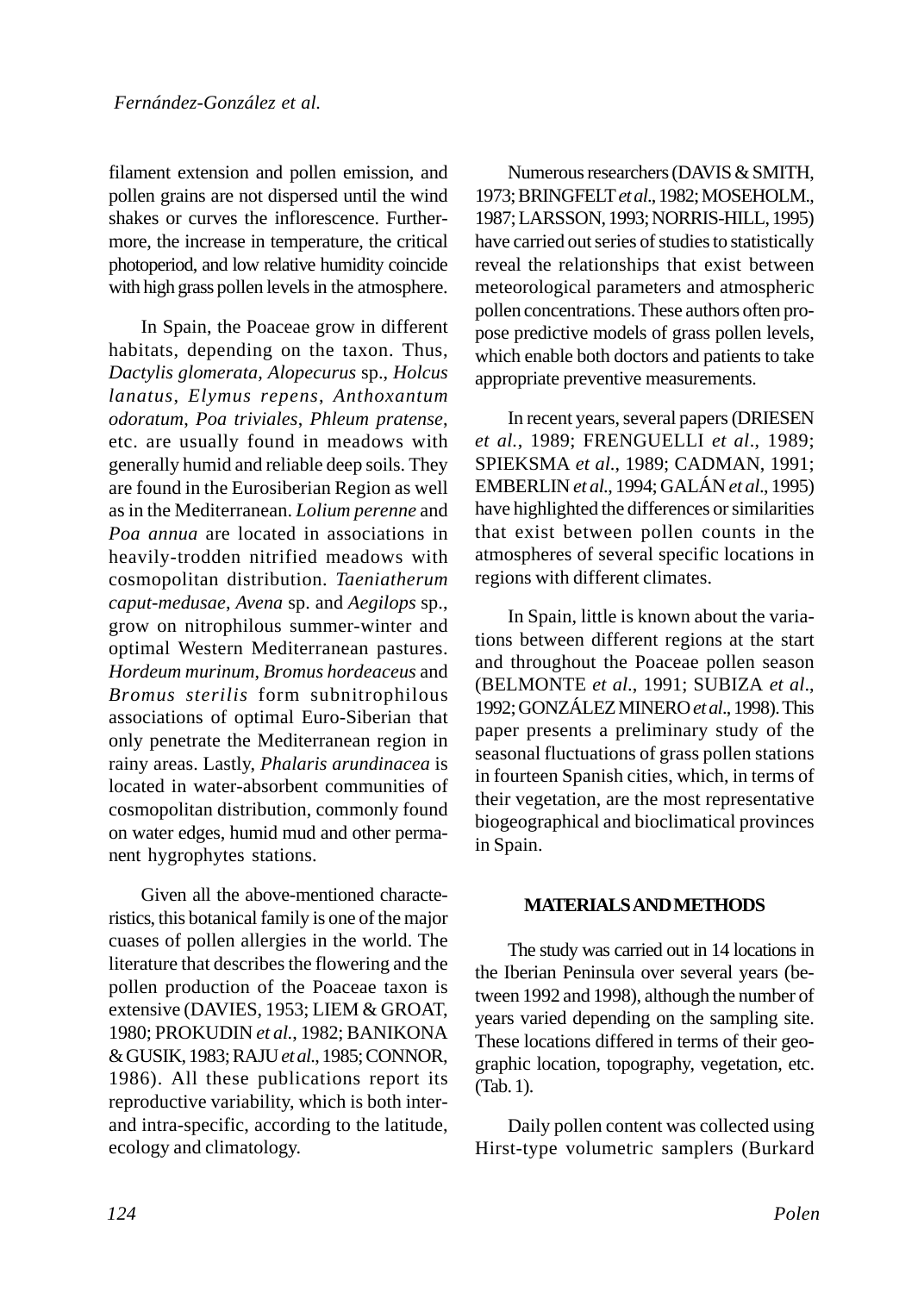Manufacturing Co Ltd. and Lanzoni VPPS 2000). The traps were located in the roofs or flat roofs of buildings (between 15 and 20 m above ground level), thus avoiding architectonic shields that would block air masses from any direction.

For reading and processing samples, the methodology proposed by DOMÍNGUEZ *et al*. (1991) was followed and standarized for the entire Spanish Aerobiological Network (REA). Pollen concentrations were expressed as pollen grains/m<sup>3</sup> of air.

The meteorological dates for each location were provided by the different stations of the National Meteorological Centre. The meteorological variables used in this study were average temperature and rainfall.

In order to define the main pollen period, the study was limited by eliminating days

with minimal pollen concentrations at the start and end of the pollen season. These nonestimated periods accounted for 2.5% of total pollen concentration, both at the start and at the end of the season. The pollen season therefore accounted for 95% of data.

#### **RESULTS**

Total Poaceae pollen counts in each location varied considerably in different years (Fig. 1). However, in the south of Spain, 1996 was generally the year with the highest pollen production; in the north this was more variable, although higher concentrations were recorded in 1998. Only in Jaén, Barcelona and Tarragona were more homogeneous interannual levels recorded (Fig. 1). For the years studied, the annual sum of daily values (expressed as daily averages of pollen grains/ m3 ) varied between 888 in Barcelona (in 1994)

| <b>Sites</b>     | Location        | <b>Altitude</b> | <b>Mean T</b> | <b>Rain fall</b> | <b>Biogeography/Bioclimatology</b>       |  |
|------------------|-----------------|-----------------|---------------|------------------|------------------------------------------|--|
| <b>Málaga</b>    | 36°47'N, 4°19'W | 5               | 18            | 575              | Bética, pluviestacional oceánico         |  |
| <b>Estepona</b>  | 36°25'N, 5°9'W  | 48              | 16,8          | 556              | Bética, pluviestacional oceánico         |  |
| Granada          | 37°11'N, 3°35'W | 685             | 15,1          | 400              | Bética, pluviestacional oceánico         |  |
| Jaén             | 37°46'N, 3°47W  | 560             | 17            | 592              | Bética, pluviestacional oceánico         |  |
| Córdoba          | 37°50'N, 4°45'W | 123             | 18            | 600              | Bética, pluviestacional oceánico         |  |
| <b>Tarragona</b> | 41°7'N, 1°15'E  | 48              | 15,8          | 482              | Iberolevantina, pluviestacional oceánico |  |
| <b>Barcelona</b> | 41°24'N, 2°9'E  | 90              | 16,5          | 595              | Iberolevantina, pluviestacional oceánico |  |
| Lleida           | 41°37'N, 0°38'E | 202             | 14,8          | 414              | Pirenaica, oceánico                      |  |
| Girona           | 41°54'N, 2°46'E | 125             | 15            | 740              | Pirenaica, oceánico                      |  |
| <b>Madrid</b>    | 40°27'N, 3°45'W | 600             | 13,9          | 438              | Iberoatlántica, pluviestacional oceánico |  |
| León             | 42°34'N, 5°35'W | 830             | 11            | 550              | Iberoatlántica, pluviestacional oceánico |  |
| <b>Ourense</b>   | 42°21'N, 7°51'W | 130             | 14            | 772              | Iberoatlántica, pluviestacional oceánico |  |
| <b>Vigo</b>      | 42°14'N, 8°43'W | 50              | 14,9          | 1412             | Cantabro Atlántica, hiperoceánico        |  |
| Santiago de C.   | 42°53'N, 8°32'W | 270             | 12,9          | 1288             | Cantabro Atlántica, oceánico occidental  |  |

**TABLE 1.** Sampling site characteristics.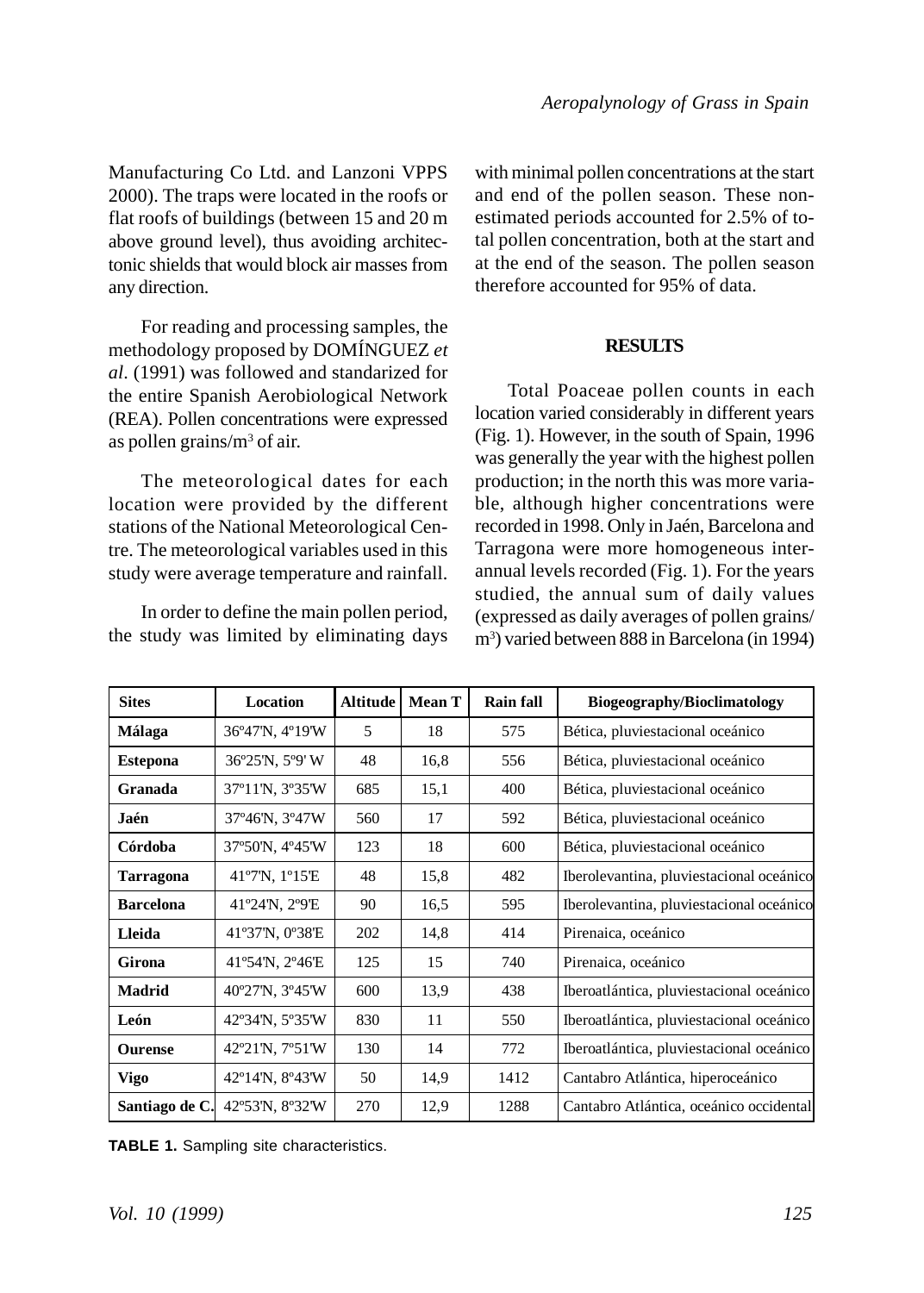and 7.523 in Vigo (in 1996) (see Tab. 2). Table 2 and Figure 2 present the start and end dates of the main pollen period, based on established criteria, together with the days of maximum pollen concentration and their values. This shows that the start of the pollen season varies from 16 January to 15 March in Madrid and from 17 March to 7 May in Santiago de Compostela. As regards the duration of the pollen period, significant inter-annual differences were observed, from 92, 93 or 94 days in León, Córdoba and Santiago de Compostela, respectively, to 271 and 276 days in Málaga and Barcelona, respectively.

The highest atmospheric pollen concentrations in Mediterranean areas were generally detected between mid May and early June; 827 grains/m<sup>3</sup> on 4 June 1996 in Córdoba and 484 grains/m<sup>3</sup> on 2 June 1996 in

Málaga. In Atlantic areas, between the third week of June and the second fortnight of July, counts were  $679$  grains/ $m<sup>3</sup>$  on 13 July 1993 in Santiago de Compostela and 453 grains/m3 on 4 July 1998 in Vigo.

Figure 3 shows the average temperatures and rainfalls for each location and year studied.

#### **DISCUSSION**

The preliminary analysis revealed the striking differences between the variations in pollen concentrations and seasonal characteristics at different sites in Spain. This is clrealy a consequence of the reciprocal relationship between the specific climate,



**FIGURE 1.** Annual concentrations of Poaceae at 14 Spanish sites, 1992-1998.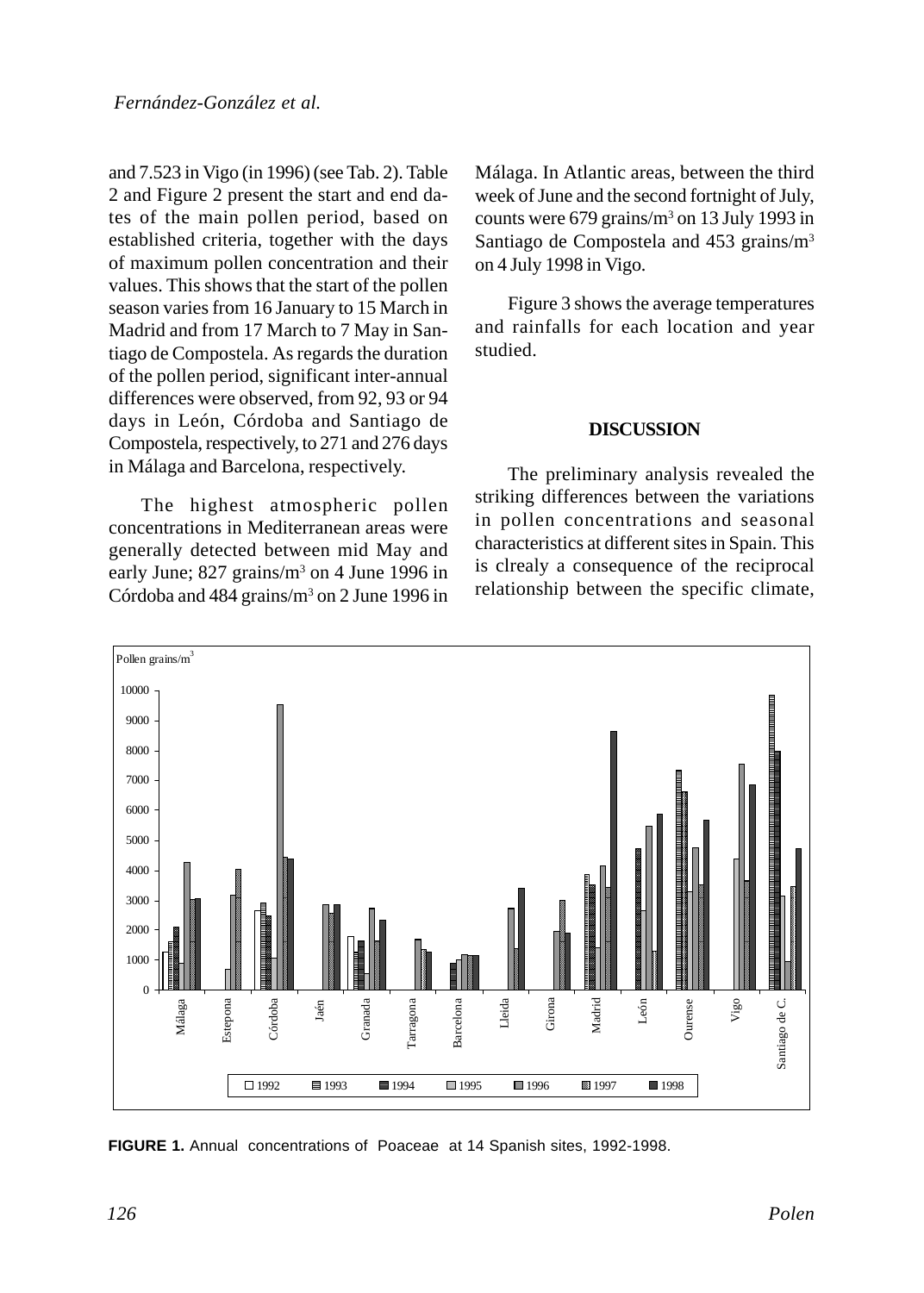| <b>Sites</b>              | Year                                         | <b>MPP</b>                                                                                       | Range                                 | Date of peak                                                            | Peak                                   | <b>Total Pollen</b>                         |
|---------------------------|----------------------------------------------|--------------------------------------------------------------------------------------------------|---------------------------------------|-------------------------------------------------------------------------|----------------------------------------|---------------------------------------------|
| Málaga                    | 1992                                         | $2 - 2/29 - 10$                                                                                  | 271                                   | 11-may                                                                  | 60                                     | 1248                                        |
|                           | 1993                                         | $4 - 4/13 - 9$                                                                                   | 163                                   | $02$ -jun                                                               | 99                                     | 1595                                        |
|                           | 1994                                         | $20 - 3/7 - 9$                                                                                   | 172                                   | $08 - may$                                                              | 149                                    | 2096                                        |
|                           | 1995                                         | $31 - 1/16 - 9$                                                                                  | 229                                   | $25 - may$                                                              | 67                                     | 906                                         |
|                           | 1996                                         | $5 - 3/20 - 8$                                                                                   | 169                                   | $02$ -jun                                                               | 484                                    | 4273                                        |
|                           | 1997                                         | $17 - 3/2 - 9$                                                                                   | 170                                   | 11-may                                                                  | 218                                    | 3003                                        |
|                           | 1998                                         | $10-3/4-9$                                                                                       | 179                                   | $15$ -may                                                               | 191                                    | 3046                                        |
| <b>Estepona</b>           | 1995                                         | $27 - 3/16 - 9$                                                                                  | 174                                   | $19$ -may                                                               | 50                                     | 686                                         |
|                           | 1996                                         | $4 - 4/14 - 9$                                                                                   | 164                                   | $02$ -jun                                                               | 432                                    | 3149                                        |
|                           | 1997                                         | $3-4/26-8$                                                                                       | 146                                   | $11 - may$                                                              | 184                                    | 4033                                        |
| Córdoba                   | 1992                                         | $24 - 3/16 - 8$                                                                                  | 136                                   | $11 - may$                                                              | 200                                    | 2638                                        |
|                           | 1993                                         | 19-3/28-7                                                                                        | 161                                   | $02$ -jun                                                               | 237                                    | 2908                                        |
|                           | 1994                                         | $21 - 3/25 - 6$                                                                                  | 93                                    | $10$ -jun                                                               | 300                                    | 2463                                        |
|                           | 1995                                         | $2 - 3/24 - 7$                                                                                   | 144                                   | $21 -$ may                                                              | 67                                     | 1050                                        |
|                           | 1996                                         | $5-4/9-9$                                                                                        | 153                                   | $04$ -jun                                                               | 827                                    | 9508                                        |
|                           | 1997                                         | $23 - 3/10 - 8$                                                                                  | 141                                   | $13 -$ may                                                              | 234                                    | 4438                                        |
|                           | 1998                                         | $15 - 3/27 - 8$                                                                                  | 163                                   | $16 - may$                                                              | 271                                    | 4362                                        |
| Jaén                      | 1996                                         | $29 - 3/19 - 8$                                                                                  | 144                                   | $01$ -jun                                                               | 316                                    | 2853                                        |
|                           | 1997                                         | $1 - 3/21 - 8$                                                                                   | 174                                   | $11 -$ may                                                              | 134                                    | 2555                                        |
|                           | 1998                                         | $21 - 3/12 - 9$                                                                                  | 176                                   | $11$ -jun                                                               | 147                                    | 2848                                        |
| Granada                   | 1992                                         | $11-4/21-9$                                                                                      | 164                                   | 18-may                                                                  | 54                                     | 1784                                        |
|                           | 1993                                         | 18-3/12-9                                                                                        | 178                                   | $05$ -jun                                                               | 77                                     | 1287                                        |
|                           | 1994                                         | $21 - 3/9 - 8$                                                                                   | 142                                   | $08$ -jun                                                               | 124                                    | 1634                                        |
|                           | 1995                                         | $2 - 3/25 - 9$                                                                                   | 208                                   | $25 - may$                                                              | 34                                     | 535                                         |
|                           | 1996                                         | $7 - 4/2 - 8$                                                                                    | 118                                   | $02$ -jun                                                               | 309                                    | 2709                                        |
|                           | 1997                                         | $27 - 3/3 - 8$                                                                                   | 130                                   | $11 -$ may                                                              | 130                                    | 1624                                        |
|                           | 1998                                         | $31 - 3/11 - 8$                                                                                  | 134                                   | $11$ -jun                                                               | 160                                    | 2326                                        |
| <b>Tarragona</b>          | 1996                                         | $2 - 4/16 - 11$                                                                                  | 221                                   | $04$ -jun                                                               | 69                                     | 1673                                        |
|                           | 1997                                         | $25 - 2/21 - 10$                                                                                 | 239                                   | $21 -$ may                                                              | 46                                     | 1355                                        |
|                           | 1998                                         | $4 - 3/31 - 10$                                                                                  | 242                                   | $11$ -jun                                                               | 46                                     | 1257                                        |
| <b>Barcelona</b>          | 1994                                         | $15 - 3/27 - 9$                                                                                  | 164                                   | $04$ -jun                                                               | 50                                     | 888                                         |
|                           | 1995                                         | $3 - 2/5 - 11$                                                                                   | 276                                   | 24-jun                                                                  | 62                                     | 1002                                        |
|                           | 1996                                         | $24 - 3/1 - 10$                                                                                  | 188                                   | $05$ -jun                                                               | 55                                     | 1184                                        |
|                           | 1997                                         | $7 - 3/14 - 9$                                                                                   | 192                                   | $5,29$ -jun                                                             | 33                                     | 1153                                        |
|                           | 1998                                         | 26-3/20-10                                                                                       | 209                                   | $22 -$ may                                                              | 34                                     | 1129                                        |
| Lleida                    | 1996                                         | $3-4/29-9$                                                                                       | 166                                   | $27 - may$                                                              | 91                                     | 2710                                        |
|                           | 1997                                         | $28 - 2/12 - 10$                                                                                 | 206                                   | $25 - may$                                                              | 34                                     | 1394                                        |
|                           | 1998                                         | $22 - 3/19 - 9$                                                                                  | 181                                   | $19 - may$                                                              | 93                                     | 3391                                        |
| Girona                    | 1996                                         | 11-4/14-9                                                                                        | 143                                   | $02$ -jun                                                               | 117                                    | 1952                                        |
|                           | 1997                                         | $5 - 3/22 - 9$                                                                                   | 183                                   | 29-may                                                                  | 76                                     | 3000                                        |
|                           | 1998                                         | 20-4/18-9                                                                                        | 145                                   | 22,23-jun                                                               | 49                                     | 1901                                        |
| Madrid                    | 1993                                         | $15 - 3/2 - 8$                                                                                   | 141                                   | $04$ -jun                                                               | 187                                    | 3847                                        |
|                           | 1994                                         | $31 - 1/9 - 9$                                                                                   | 220                                   | $07$ -jun                                                               | 120                                    | 3509                                        |
|                           | 1995                                         | $16-1/10-9$                                                                                      | 232                                   | $06$ -feb                                                               | 55                                     | 1411                                        |
|                           | 1996                                         | $18 - 2/1 - 8$                                                                                   | 162                                   | 08-jun                                                                  | 164                                    | 4134                                        |
|                           | 1997                                         | $18-2/16-8$                                                                                      | 180                                   | 25-may                                                                  | 111                                    | 3436                                        |
|                           | 1998                                         | 25-2/24-7                                                                                        | 150                                   | $10$ -jun                                                               | 372                                    | 8650                                        |
| León                      | 1994                                         | $27 - 4/27 - 7$                                                                                  | 92                                    | $06$ -jun                                                               | 194                                    | 4709                                        |
|                           | 1995                                         | $16-2/15-8$                                                                                      | 178                                   | $07$ -jun                                                               | 125                                    | 2637                                        |
|                           | 1996                                         | 18-3/29-7                                                                                        | 134                                   | 11-jun                                                                  | 269                                    | 5471                                        |
|                           | 1997                                         | $26 - 2/25 - 6$                                                                                  | 120                                   | $18$ -jun                                                               | 68                                     | 1299                                        |
|                           | 1998                                         | $18-4/9-8$                                                                                       | 114                                   | $17$ -jun                                                               | 328                                    | 5881                                        |
| Ourense                   | 1993                                         | $14 - 3/17 - 8$                                                                                  | 157                                   | 07-jul                                                                  | 344                                    | 7331                                        |
|                           | 1994                                         | 24-3/29-7                                                                                        | 128                                   | $27 - jun$                                                              | 327                                    | 6608                                        |
|                           | 1995                                         | $21 - 3/23 - 8$                                                                                  | 156                                   | $06$ jul                                                                | 177                                    | 3278                                        |
|                           | 1996                                         | $9-4/1-9$                                                                                        | 146                                   | $17$ -jun                                                               | 239                                    | 4762                                        |
|                           | 1997                                         | $7 - 3/22 - 9$                                                                                   | 186                                   | 06-jul                                                                  | 166                                    | 3510                                        |
|                           | 1998                                         | $18-4/12-8$                                                                                      | 115                                   | $17$ -jun                                                               | 301                                    | 5673                                        |
| Vigo                      | 1995                                         | $31 - 3/1 - 9$                                                                                   | 155                                   | $06$ -jul                                                               | 298                                    | 4377                                        |
|                           | 1996                                         | $14-4/25-8$                                                                                      | 134                                   | $25$ -jun                                                               | 437                                    | 7523                                        |
|                           | 1997                                         | $10-3/6-9$                                                                                       | 181                                   | $17$ -jul                                                               | 282                                    | 3635                                        |
|                           | 1998                                         | 28-3/19-8                                                                                        | 145                                   | $04$ -jul                                                               | 453                                    | 6855                                        |
| Santiago de<br>Compostela | 1993<br>1994<br>1995<br>1996<br>1997<br>1998 | $13-4/17-8$<br>23-4/29-8<br>$22 - 3/9 - 8$<br>$23 - 3/15 - 8$<br>$17 - 3/1 - 9$<br>$7 - 5/8 - 8$ | 127<br>129<br>141<br>146<br>169<br>94 | $13$ -jul<br>$23$ -jun<br>$09$ -jul<br>$07$ -jun<br>$07$ -jul<br>30-jun | 679<br>442<br>168<br>191<br>322<br>279 | 9835<br>7955<br>3134<br>950<br>3464<br>4730 |

**TABLE 2.** Characteristics of the Poaceae pollen season of the 14 Spanish sites.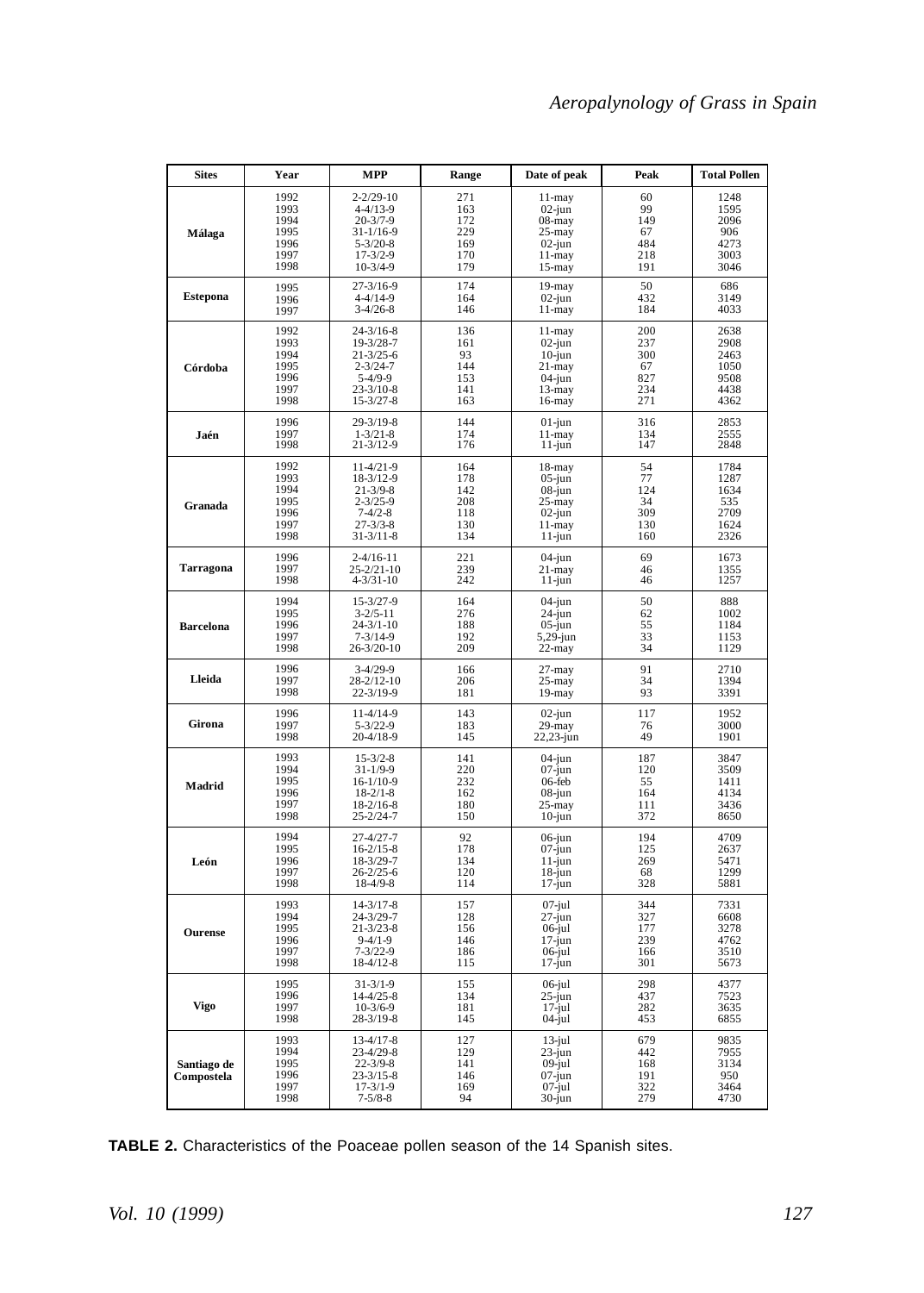vegetation and geographical make-up of each biogeographical province where the sampling points are located. It is clear that, generally speaking, the amount of annual pollen in the Northwestern Provinces, both in the Euro-Siberian Region (Santiago and Vigo) and in the Mediterranean Ibero-Atlantic Province (León, Ourense and Madrid), is twice that reecorded in the other locations. This pollen behaviour has already been confirmed by other authors; GONZÁLEZ MINERO *et al*. (1998) and BELMONTE (1987) have attributed certain climatic factors to the occurrence of this phenomenon that provoke an increase in pollen concentrations in Atlantic areas, in contrast to the situation in the Mediterranean locations.

These characteristics may be due to the seasonal nature of annual rainfall, which is similar or has more of an impact on the composition and distribution of plant communities than on their size. In this connection, rain patterns in Atlantic areas are more or less intense, but rainfall is never absent, thus favouring the development and growth of these herbaceous plants.

The aerobiological graphics of Poaceae are characterised by long periods of low pollen concentration and one relatively short period of maximum pollen production (between 8 and 10 weeks). However, in general, the main pollen season becomes progressively shorter as one moves from the Mediterranean to the North East of the peninsula. This behaviour has been already reported by SPIEKSMA *et al*. (1989), WEE-KE (1989) and GALÁN *et al*. (1995) for locations in Mediterranean and Atlantic Europe, and confirms that there is a minimal difference of 20 days with regard to the start of Poaceae pollination between the south and the north (GONZÁLEZ MINERO *et al*., 1998).

Although the rhythm of seasonal photoperiods, marked by the difference in latitude, represents a threshold in the development of many plant communities, previous studies that have compared the pollen concentrations in locations with different climates show that temperature is the main control factor at the start of the grass pollen season and also at the moment when peak values are reached. This is due to the fact that dry and warm periods favour anther dehiscence (SPIEKSMA *et al*., 1989; CADMAN, 1991; GALÁN *et al*., 1995). In this study, in all eastern and southern locations under the Mediterranean influence, the temperatures at the start of the pollen season ranged from 10ºC and 12ºC to maximum concentrations of 18ºC and 21ºC. In the Atlantic areas (Ourense, Vigo, Santiago de Compostela), the start of the pollen season coincided with similar temperatures of around 12ºC, although the highest values occurred when this was between 15ºC and 18ºC. One exception to this pollen behaviour was observed in León and Madrid; in these locations, the pollen season starts when the temperature is between 5ºC and 10ºC. The semi-continental climate of Madrid and the altitude a.s.l. of León (the highest of all the stations) may account for the particular phenology of Poaceae in these locations.

This study did not inclue a detailed analysis of the Poaceae communities characteristic of the biogeographic regions described above, since most of the taxa that release pollen into the atmosphere are cosmopolitan. Nevertheless, it is important to mention that this is only a preliminary comparative study and does not include any statistical analysis. It is therefore clear that a comparison must be made of the same years used for pollen sampling in all the locations in order to obtain a more accurate inter-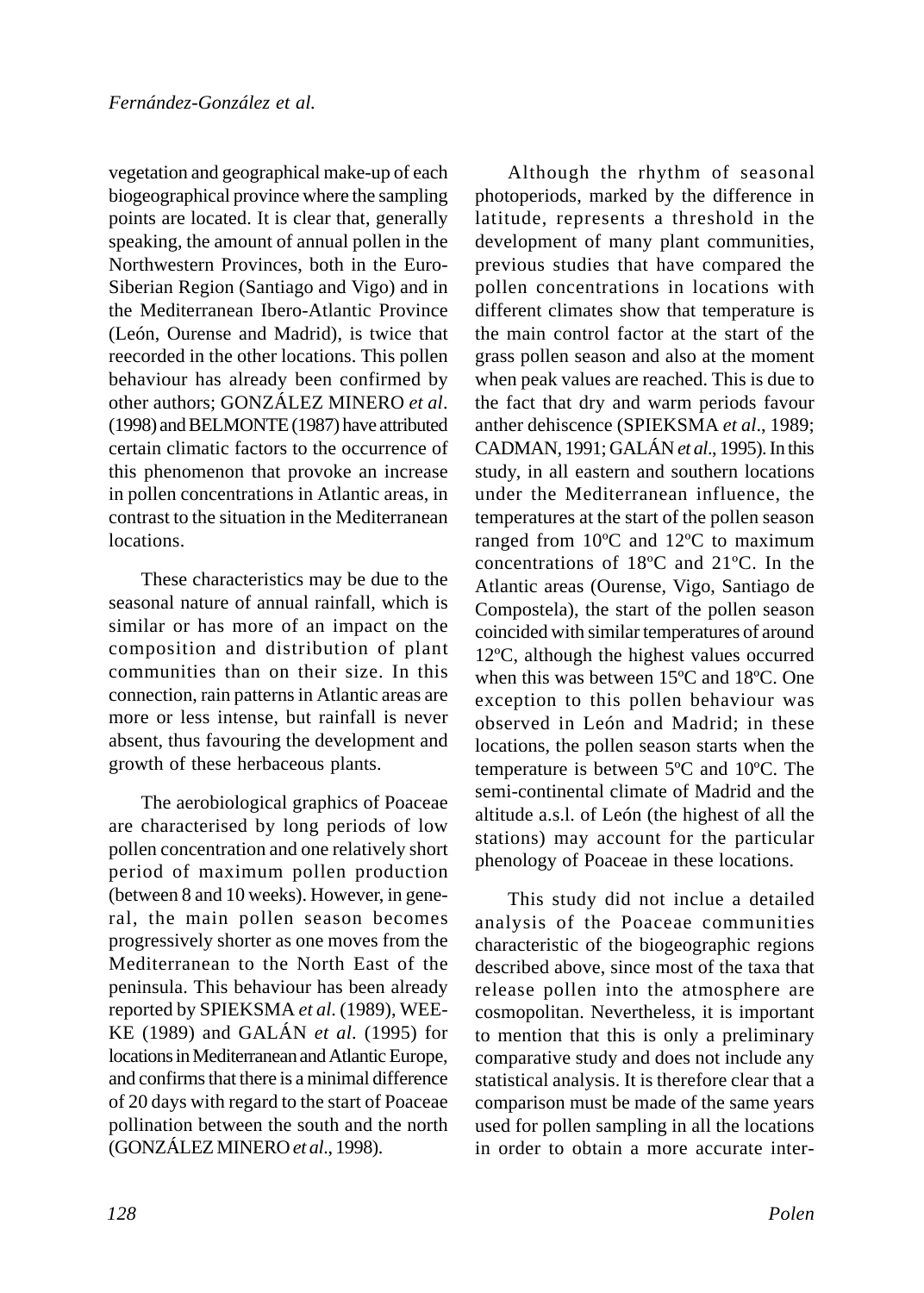

**FIGURE 2.** Pollen calendar for Poaceae at 14 Spanish sites using average data for 1992-1998.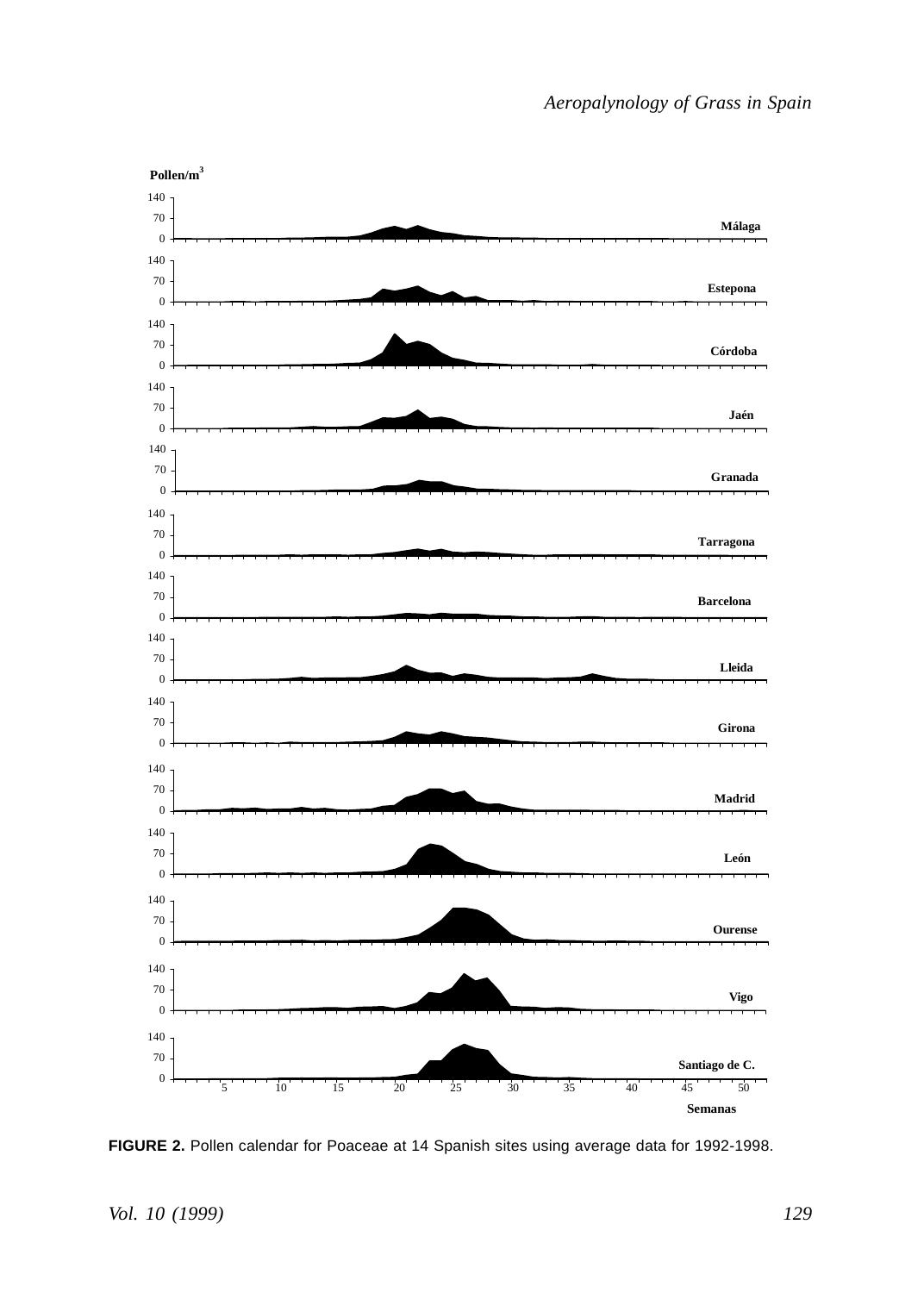

**FIGURE 3.** Mean temperatures and rainfall variations during the sampling period at 14 Spanish sites, 1992-1998.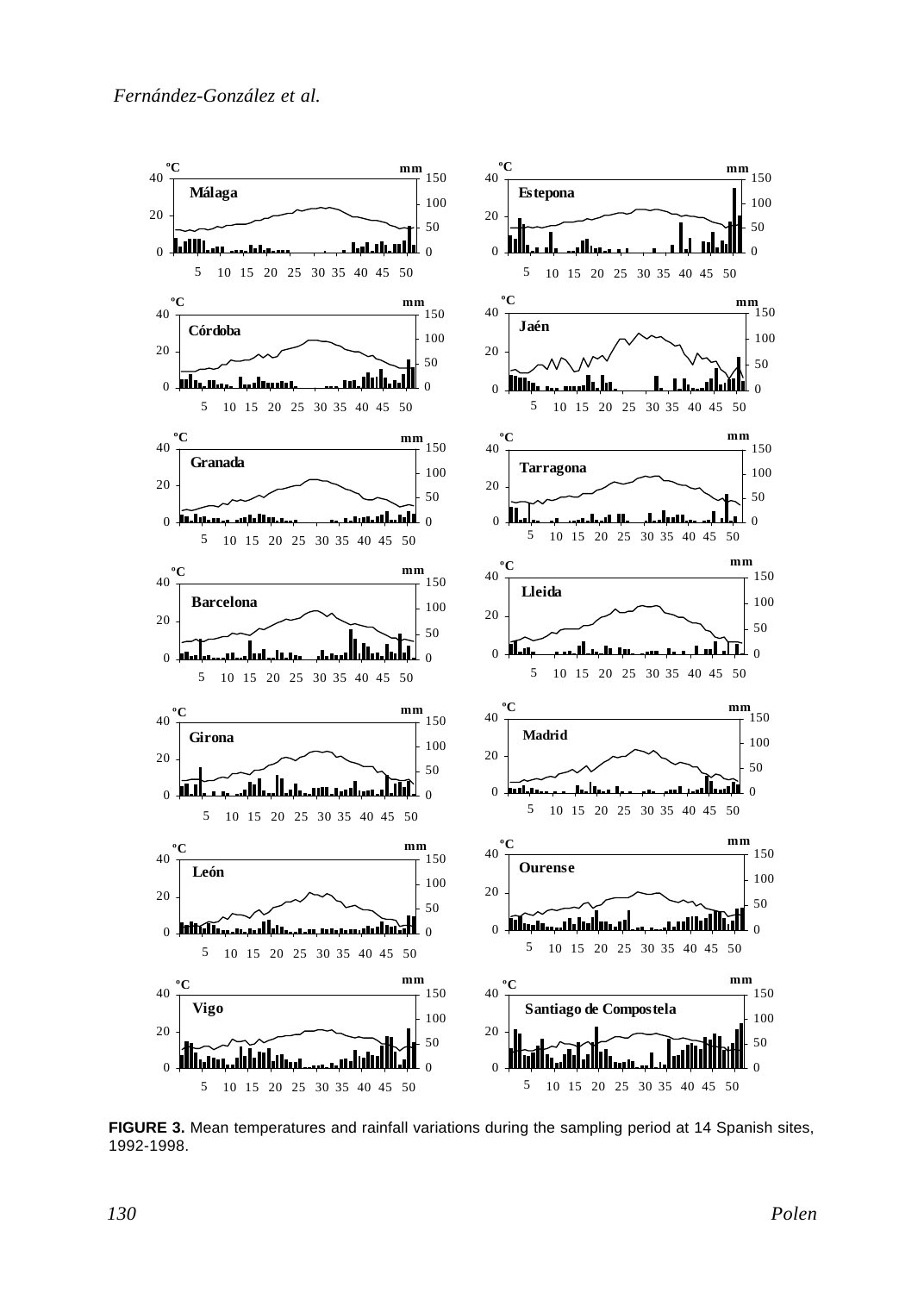pretation of the variations. The results of this study highlight the need for a more detailed individual analysis of each area, based on more complex bioclimatical indexes, and taking into account the fact that predictive pollen models are only acceptable if the climate patterns of each region are known.

#### **CONCLUSIONS**

Although each sampling site presented significant inter-annual differences in terms of pollen concentrations and the start of pollen emissions, certain territorial characteristics based on climatology, vegetation and geography clearly define each location.

The study of the airborne pollen behaviour of Poaceae reveals the aerobiological differences that exist between different bioclimatic areas in Spain. This could be taken into consideration in future statistical studies.

Grass pollen concentrations are much higher in the air above the Hyper-Oceanic Cantabrian Atlantic (Vigo), Western Oceanic Cantabrian Atlantic (Santiago de Compostela) and Mediterranean Ibero-Atlantic Oceanic rainstational (Ourense, León, Madrid) bioclimates, than in the cities located in the Betic Oceanic rainstational (Málaga, Estepona, Córdoba, Granada and Jaén), Mediterranean Ibero-Levantine Oceanic rainstational (Barcelona, Tarragona) and Pyrenaic oceanic (Girona, Lleida) biolclimates.

As regards as the start of the pollen season, a Mediterranean-Atlantic gradient was observed, with a difference of between 20 and 30 days. Nevertheless, the pollen curves at all the sites followed a general model, with a period of maximum concentrations that lasted between 8 and 10 weeks. The critical temperatures that affect the start of these periods range between 10ºC and 12ºC in all the areas, except in Madrid and León (between 5ºC and 10ºC).

#### **ACKNOWLEDGMENTS**

The authors wish to thank Dr. Santiago Gutierrez Martín for the translation into English of the paper. This work is supported by the DGICYT through Project AMB97- 0457-CO7-01.

#### **REFERENCES**

- BANNIKOVA, V.A. & GUSIK, M.B. (1983). Antekologicheskiye osobennosti triby Phalarideae (Poaceae). **Bot. Zhurnal** 68:1221-1225.
- BELMONTE, J. (1987). Mapa polínico de Catalunya. In: J. BOTEY (ed.). J**ornada Internacional de alergia alimentaria,** pp.129-143. Barcelona.
- BELMONTE, J. & ROURE, J.M. (1991). Characteristics of the aeropollen dynamics at several localities in Spain. **Grana** 30:364-72
- BRINGFELT, B.; ENGSTROM, I. & NILSSON, S. (1982). An evaluation of some models to predict airborne pollen concentration from meteorological conditions in Stockholm, Sweden. **Grana** 21:59-64.
- CADMAN, A. (1991). Airspora of Johannesburg and Pretoria, South Africa, 1987/1988. II. Meteorological relationships. **Grana** 30:181-183.
- CONNOR, H.E. (1986). **Grass systematics and evolution**. Smithsonian Institution Press, Washington, D.C., London.
- DAVIES, W.G. (1953). The breeding affinities of some British species of Agrostis. **Br. Agric. Bull.** 5:313-315.
- DAVIES, R.R.& SMITH, L.P. (1973). Forecasting the start and severity of the hayfever season. **Clin. Allergy** 3:263.
- DOMÍNGUEZ VILCHES, D.; GALÁN; C.; VILLA-MANDOS, F. & INFANTE, F. (1991). Manejo y